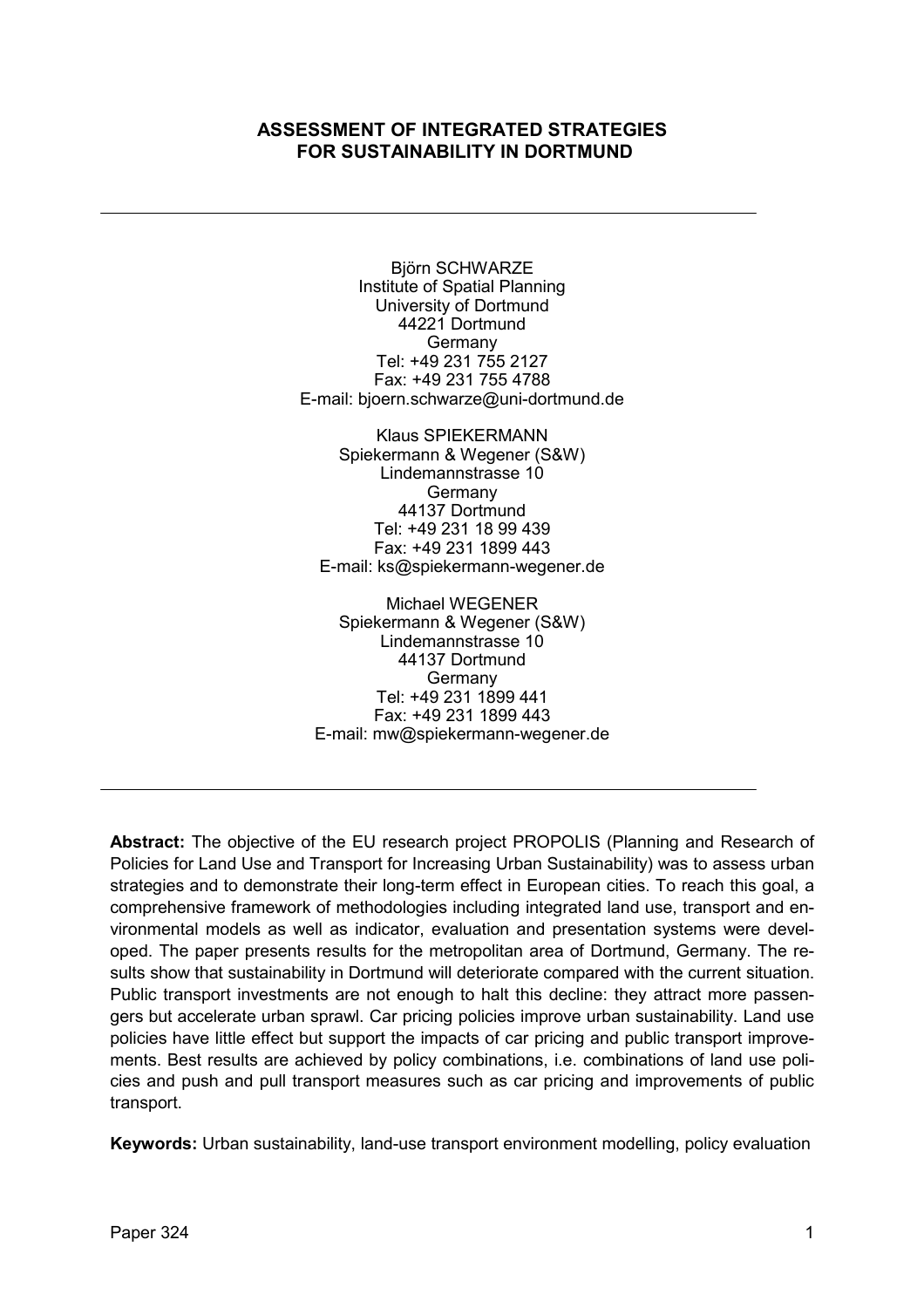### **ASSESSMENT OF INTEGRATED STRATEGIES FOR SUSTAINABILITY IN DORTMUND**

### **1 Introduction**

The notion of each generation's duty to its successors is at the heart of the concept of sustainable development and was captured by the Brundtland Commission (WCED, 1987) in its report 'Our Common Future', which defined sustainable development as "development that meets the needs of the present generation without compromising the ability of future generations to meet their own needs." Many definitions have followed that of the Brundtland Commission. For example, Daly (1991) defines sustainable development as one that satisfies three basic conditions: (1) its rates of use of renewable resource do not exceed their rates of regeneration; (2) its rates of use of non-renewable resources do not exceed the rate at which sustainable renewable substitutes are developed; and (3) its rates of pollution do not exceed the assimilative capacity of the environment.

However, many definitions of sustainability are broader in concept and seek to extend the definition beyond environmental considerations and include issues of social equity and justice. Different weight is often also given to the importance of economic growth. For instance, the 'Charter of European Cities and Towns Towards Sustainability' states that the main basis for sustainable development is "to achieve social justice, sustainable economies, and environmental sustainability. Social justice will necessarily have to be based on economic sustainability and equity, which require environmental sustainability" (ICLEI, 1994).

In the sustainability discussion, often a distinction is drawn between major environmental threats to human life on the planet Earth on the one hand and local concerns, which are more amenable to trade-offs on the other. In this discussion, cities and urban regions play an important role. Cities contribute to a large extent to global environmental problems, but at the same time people living in cities are confronted with environmental damage, pollution, health and social and economic problems. Consequently, goals to make cities more sustainable have been formulated (e.g. European Environment Agency, 1995): minimising the consumption of space and natural resources, rationalising and efficiently managing urban flows, protecting the health of the urban population, ensuring equal access to resources and services and maintaining cultural and social diversity.

Also, different policies, including transport, land use, regulatory, investment, fiscal and pricing policies to improve the urban situation have been designed and partly implemented. However, actual urban developments show that these policies have not been able to stop the decline in sustainability of our cities. Even to maintain the existing level of sustainability will probably require the introduction of more radical policy measures. But such policies will not be implemented if their effects cannot be clearly demonstrated. Policies might have very different effects. Besides direct environmental, social or economic impacts many policy options may have negative side effects. Some policy options may work against each other, whereas some may reinforce each other. Some policy options may improve the situation in part of the region, whereas in other parts the situation may get worse. Hence, the design of policies to improve urban sustainability is anything else than a straightforward task. Because the direct and indirect, the short-term and long-term effects have to be identified and measured in a transparent way, this calls for advanced methods of policy impact assessment and policy evaluation.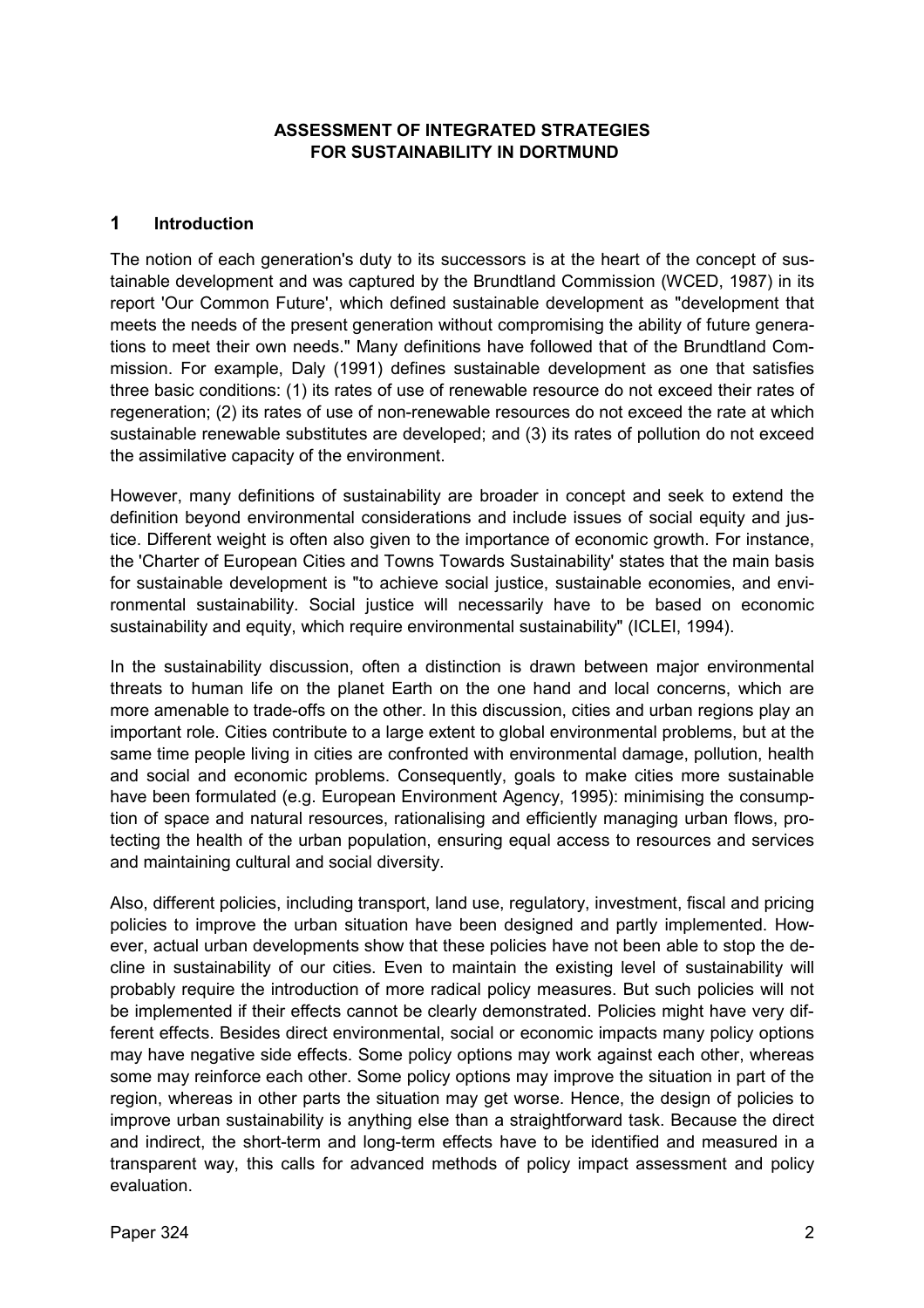To develop and implement such a system was the objective of the EU research project PROPOLIS (Planning and Research of Policies for Land Use and Transport for Increasing Urban Sustainability). The goal was to assess urban strategies and to demonstrate their long-term effect on sustainability in European cities. To reach this goal, a comprehensive framework of methodologies including integrated land use, transport and environmental modelling as well as indicator, evaluation and presentation systems were developed.

PROPOLIS was part of the Key Action 'City of Tomorrow and Cultural Heritage' of the 5th Framework Programme for Research and Technology Development of the European Union. Project partners were IRPUD and S&W (Dortmund), LT (Helsinki), ME&P (Cambridge), MECSA (Bilbao), STRATEC (Brussels), TRT (Milan) and UCL (London).

This paper introduces the methodology and the model system developed and presents typical results of the policy testing and evaluation using the metropolitan area of Dortmund as example. The paper concludes with reflections on how successful strategies to enhance the long-term sustainability of urban regions can be developed.

# **2 Indicators of Urban Sustainability**

As definitions of sustainability have broadened in scope over time, the number of possible indicators has grown to an extent where virtually all aspects of life are covered. Consequently, a vast number of sustainability indicator systems are in use today.

In PROPOLIS, sustainable development was viewed as comprising the environmental, sociocultural and economic dimension. For the three components, key indicators were identified by using a set of criteria:

- *Relevance.* The indicator should be relevant for describing important aspects of sustainability.
- *Representativeness*. In order to keep the indicator system manageable, not each suitable indicator can be included, the focus is on key indicators representing different domains of sustainability.
- *Policy sensitiveness.* Only indicators that are sensitive to the policies investigated are of interest.
- *Predictability.* There exist a large number of indicators suitable for monitoring but, as the objective is to model future policy impacts, it is essential that the indicator values can be forecast into the future by the model system.

The resulting PROPOLIS indicator system is presented in Table 1. To allow a structured evaluation, the three sustainability components are subdivided into themes. Then appropriate indicators are related to these themes.

Nine themes and thirty-five key indicators were defined to measure the three dimensions of sustainability, such as greenhouse gas emissions, air pollution, consumption of natural resources, quality of open space, population exposure to air pollution and noise, equity and opportunities and economic benefits from transport. The present indicator list lacks indicators related to land use, such as greenhouse gas emissions, air pollution, noise, energy use or economic benefits. Some of these indicators are tested in individual case study cities, but it was outside the scope of PROPOLIS to implement these indicators in all case study cities.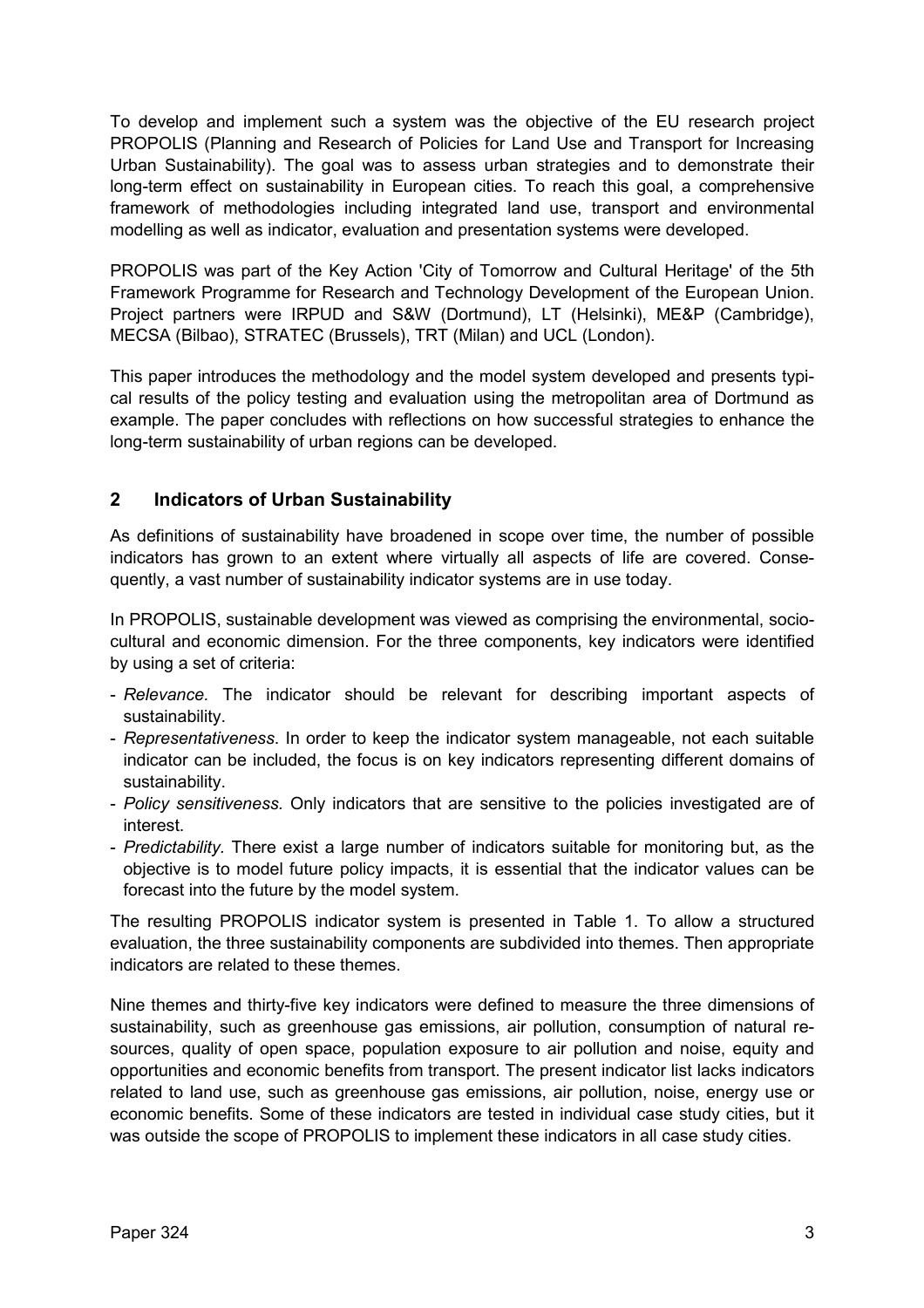|                             | <b>Theme</b>                        | Indicator                                                                                                                                                                                                                                                                            |
|-----------------------------|-------------------------------------|--------------------------------------------------------------------------------------------------------------------------------------------------------------------------------------------------------------------------------------------------------------------------------------|
| Environmental<br>indicators | Global climate<br>change            | Greenhouse gases from transport                                                                                                                                                                                                                                                      |
|                             | Air pollution                       | Acidifying gases from transport<br>Volatile organic compounds from transport                                                                                                                                                                                                         |
|                             | Consumption of<br>natural resources | Consumption of mineral oil products, transport<br>Land coverage<br>Need for additional new construction                                                                                                                                                                              |
|                             | Environmental quality               | Fragmentation of open space<br>Quality of open space                                                                                                                                                                                                                                 |
| Social<br>indicators        | Health                              | Exposure to PM from transport in the living environment<br>Exposure to $NO2$ from transport in the living environment<br>Exposure to traffic noise<br><b>Traffic deaths</b><br>Traffic injuries                                                                                      |
|                             | Equity                              | Justice of distribution of economic benefits<br>Justice of exposure to PM<br>Justice of exposure to $NO2$<br>Justice of exposure to noise<br>Segregation                                                                                                                             |
|                             | Opportunities                       | Housing standard<br>Vitality of city centre<br>Vitality of surrounding region<br>Productivity gain from land use                                                                                                                                                                     |
|                             | Accessibility<br>and traffic        | Total time spent in traffic<br>Level of service of public transport and slow modes<br>Accessibility to city centre<br>Accessibility to services<br>Accessibility to open space                                                                                                       |
| Economic<br>indicators      | Total net benefit<br>from transport | Transport investment costs<br>Transport user benefits<br>Transport operator benefits<br>Government benefits from transport<br>Transport external accident costs<br>Transport external emissions costs<br>Transport external greenhouse gases costs<br>Transport external noise costs |

# **Table 1 PROPOLIS indicator system**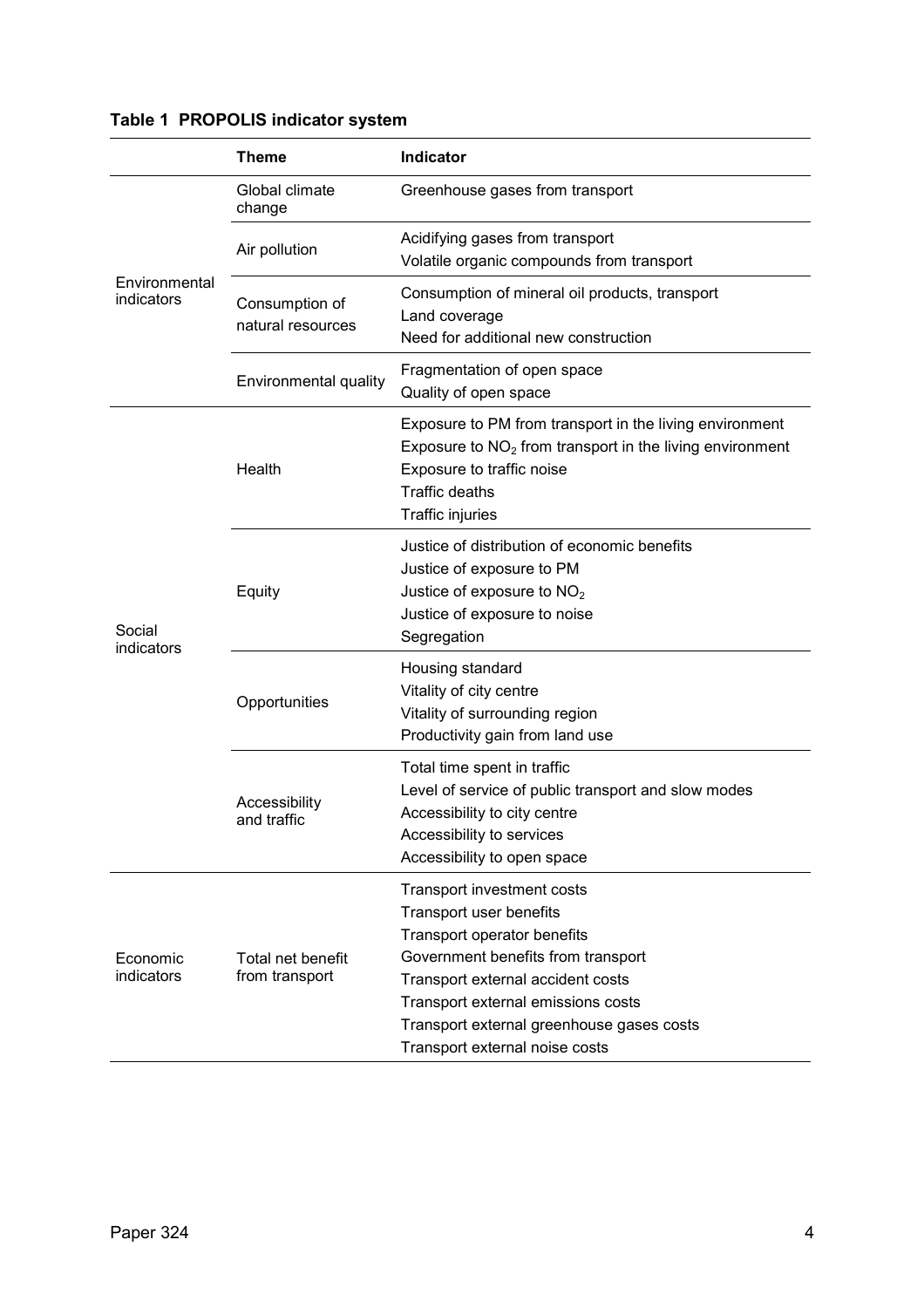# **3 The PROPOLIS Methodology**

For a systematic evaluation of policies with respect to their long-term impacts on urban sustainability in PROPOLIS, a model system was designed in which different models and tools are integrated. Figure 1 illustrates the main components and data flows of the model system from input through behaviour and impact modelling to output in the form of indicators and their evaluation and presentation.



**Figure 1 PROPOLIS model system**

The *Input* data include policy packages, GIS databases and model databases. Policy packages to be tested are transformed to 'model language' by changing some of the model parameters or model data. GIS databases contain georeferenced data of zone boundaries, transport networks, land use categories etc. in a geographic information system (GIS). All land-use transport models used are fully GIS-integrated, i.e. each model zone or model network link is represented in the GIS database.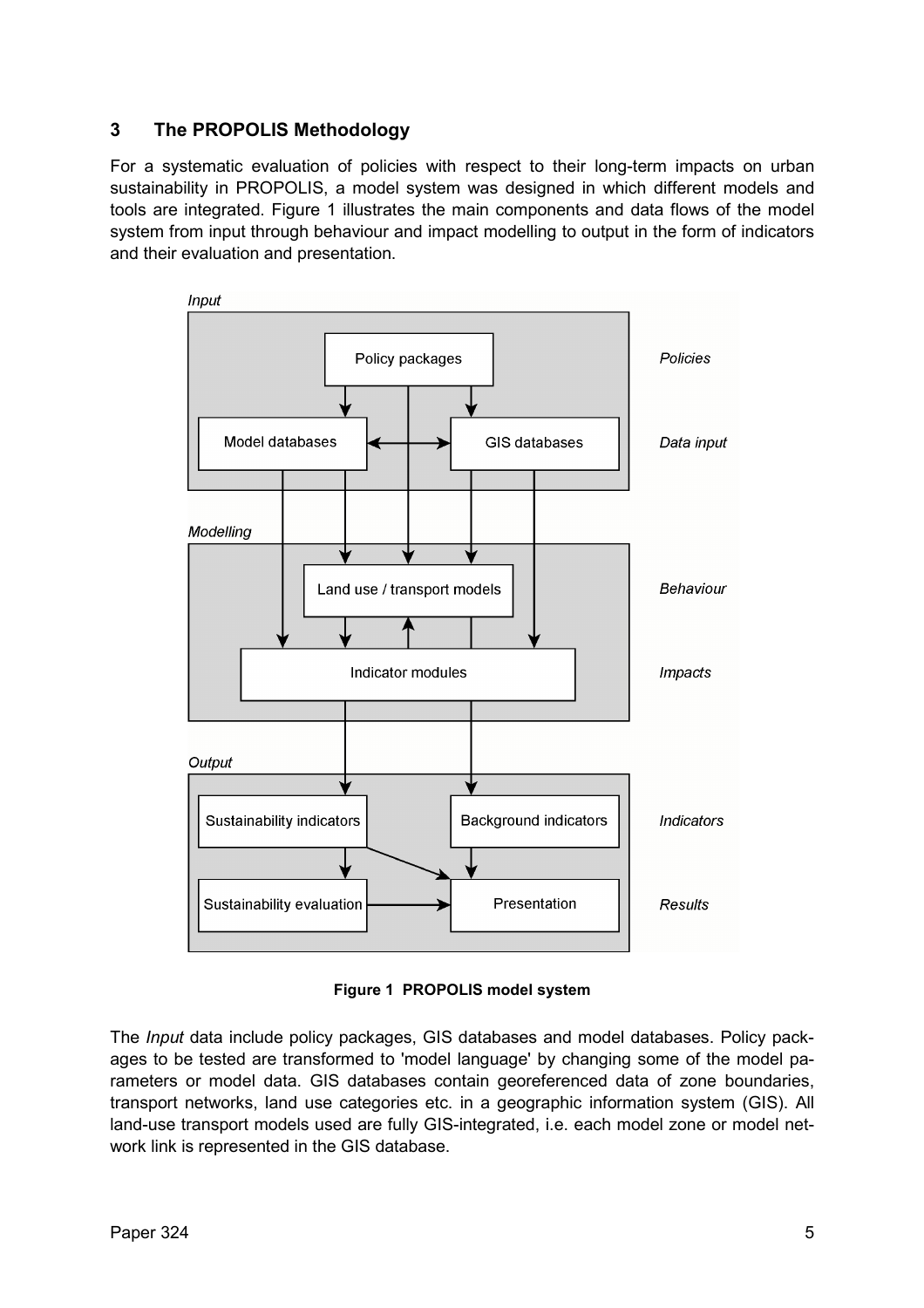In the *Modelling* part the land-use transport models are the driving engines of the system. They have been previously calibrated to correspond to the observed behaviour in the test cities. The land-use transport models simulate the effects of policies on zonal activities, such as population or employment, and on mobility patterns, such as modal shares and link flows. The indicator modules receive the outputs of the land-use transport models and calculate the sustainability indicators.

The *Output* part consists of sustainability indicator values which are further processed in the sustainability evaluation module. Other important information that helps to understand the behaviour of the system but is not used in the evaluation is stored as background variables. Examples for background variables are zonal population and employment, modal shares, car-km travelled etc. A web-based presentation tool shows the results of each policy in a standard form for comparisons between policies and between cities.

#### *The Land-Use Transport Models*

The PROPOLIS model system was implemented in seven European urban regions: Bilbao (Spain), Brussels (Belgium), Dortmund (Germany), Helsinki (Finland), Inverness (United Kingdom), Naples (Italy) and Vicenza (Italy). For each region an operational land-use transport model existed before the project. Table 2 presents the seven urban regions, their landuse transport models and their zoning systems. Figure 2 shows their location.

| <b>Case city</b>               | <b>Bilbao</b> | <b>Brus-</b><br>sels | Dort-<br>mund | <b>Helsinki</b> | Inver-<br>ness | <b>Naples</b> | <b>Vicenza</b> |
|--------------------------------|---------------|----------------------|---------------|-----------------|----------------|---------------|----------------|
| Area $(km2)$                   | 2,217         | 4,332                | 2,014         | 764             | 4,152          | 1,171         | 2,722          |
| Population (1,000)             | 1,140         | 2,841                | 2,516         | 946             | 132            | 3,099         | 787            |
| Density (inh/km <sup>2</sup> ) | 514           | 656                  | 1,249         | 1,238           | 32             | 2,647         | 289            |
| Mean household size            | 3.2           | 2.7                  | 2.1           | 2.1             | 2.8            | 3.1           | 2.7            |
| Unemployment rate (%)          | 25.0          | 11.0                 | 12.6          | 6.0             | 8.1            | 27.8          | 2.8            |
| Income/inh/month $(\epsilon)$  | 750           | 713                  | 1,570         | 1,100           | n.a.           | 695           | 1,079          |
| Cars/1,000 inh                 | 418           | 461                  | 492           | 345             | 332            | 526           | 591            |
| Model                          | <b>MEPLAN</b> | TRANUS               | <b>IRPUD</b>  | <b>MEPLAN</b>   | <b>TRANUS</b>  | MEPLAN        | <b>MEPLAN</b>  |
| Land use zones                 | 111           | 139                  | 246           | 173             | 153            | 179           | 102            |
| Transport zones                | 111           | 139                  | 246           | 173             | 153            | 39            | 27             |

#### **Table 2 Case city regions and land-use transport models**

The seven case study regions differ in many respects. Their sizes range from 130,000 to over three million inhabitants. Some have experienced strong growth while others are old declining cities, sometimes in the process of restructuring. Some have high, some very low unemployment rates. Income per person and car ownership differ considerably. The spatial structures range from highly compact and centralised to dispersed or polycentric patterns. With different conditions of transport supply, the modal shares vary significantly, however, car travel is always dominant.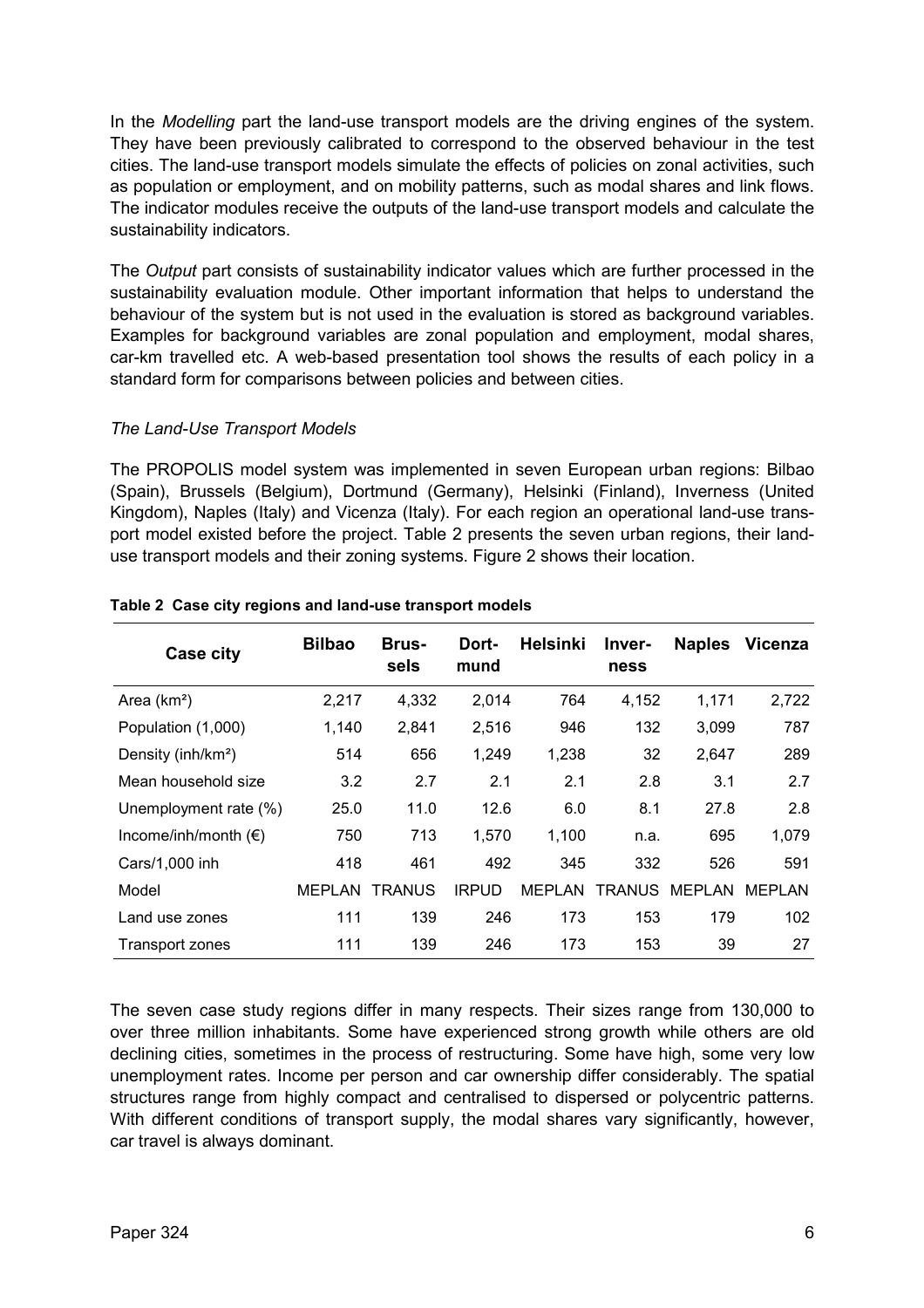The models applied belong to three different types of urban land-use transport model: the MEPLAN model (Hunt, 1994; Martino and Maffii, 1999; Williams, 1994) was implemented in four urban regions, the TRANUS model (de la Barra, 1989) in two and the IRPUD model (Wegener, 1996; 1998; 1999) in one. The models simulate the effects of policies on the location behaviour of households and firms and on the resulting mobility patterns in the case study regions. Common base year of the models is 1996, the final forecast year is 2021.

Output of the land-use transport models is provided in a common data format for a predefined set of variables. Because the models are implemented in very different ways, harmonisation of the model outputs is necessary. The harmonisation is performed by aggregation to the 'lowest common denominator'. This means that the land-use transport models work with as much detail as they were implemented and that subsequent stages of the model system work with less detail but with a common set of variables in order to allow comparisons between cities. Socio-economic groups are aggregated to three types, employment sectors to four types, land and floorspace to three types, trips to five types, transport modes to five types and transport links to ten types.

#### *The Indicator Modules*

The indicator modules calculate the sustainability indicators. They post-process the output of the land-use transport models. Four indicator modules are implemented in the system: the *Raster Module*, the *Economic Indicator Module*, the *Justice Indicator Module* and the *Other Sustainability Indicator Module*. The output of the indicator modules are values of the sustainability indicators listed in Table 1.

The *Raster Module* calculates indicators for which a disaggregate treatment of space is required. The land-use transport models are not directly capable of capturing important aspects of urban sustainability because their zone-based spatial resolution is too coarse to represent other environmental phenomena than total resource use, total energy consumption or total CO<sub>2</sub> emissions. In particular emission-concentration algorithms such as air dispersion, noise propagation, but also land coverage, landscape fragmentation or the exposure of population to pollutants and noise, require a much higher spatial resolution than large zones. In all cases, the information needed is configurational. This implies that not only the attributes of the components of the modelled system such as quantity or cost are of interest but also their physical *micro locations*. This is where the Raster Module comes into play. It maintains the zonal organisation of the aggregate land-use transport model but complements it by a disaggregate representation of space in 100 x 100 m raster cells for the calculation of local environmental and social impacts of policies (Spiekermann, 1999; 2003; Spiekermann and Wegener, 1999; 2000). The Raster Module calculates most environmental indicators, the exposure indicators and an indicator of accessibility to open space. In addition the Raster Module feeds the Economic Indicator Module with information on emission and noise exposure and the Justice Indicator Module with information on exposure of different socio-economic groups to air pollution and noise.

The *Economic Indicator Module* performs a cost benefit analysis of the transport sector. Single indicators address transport investment costs, user, operator and governmental benefits as well as external costs of transport. In addition the module provides an indicator describing the efficiency of the urban system measured on the basis of variables, such as the size of the city, the speed at which people and goods are moved in the city and the sprawl of jobs and home following Prud'homme and Chang-Woon (1999).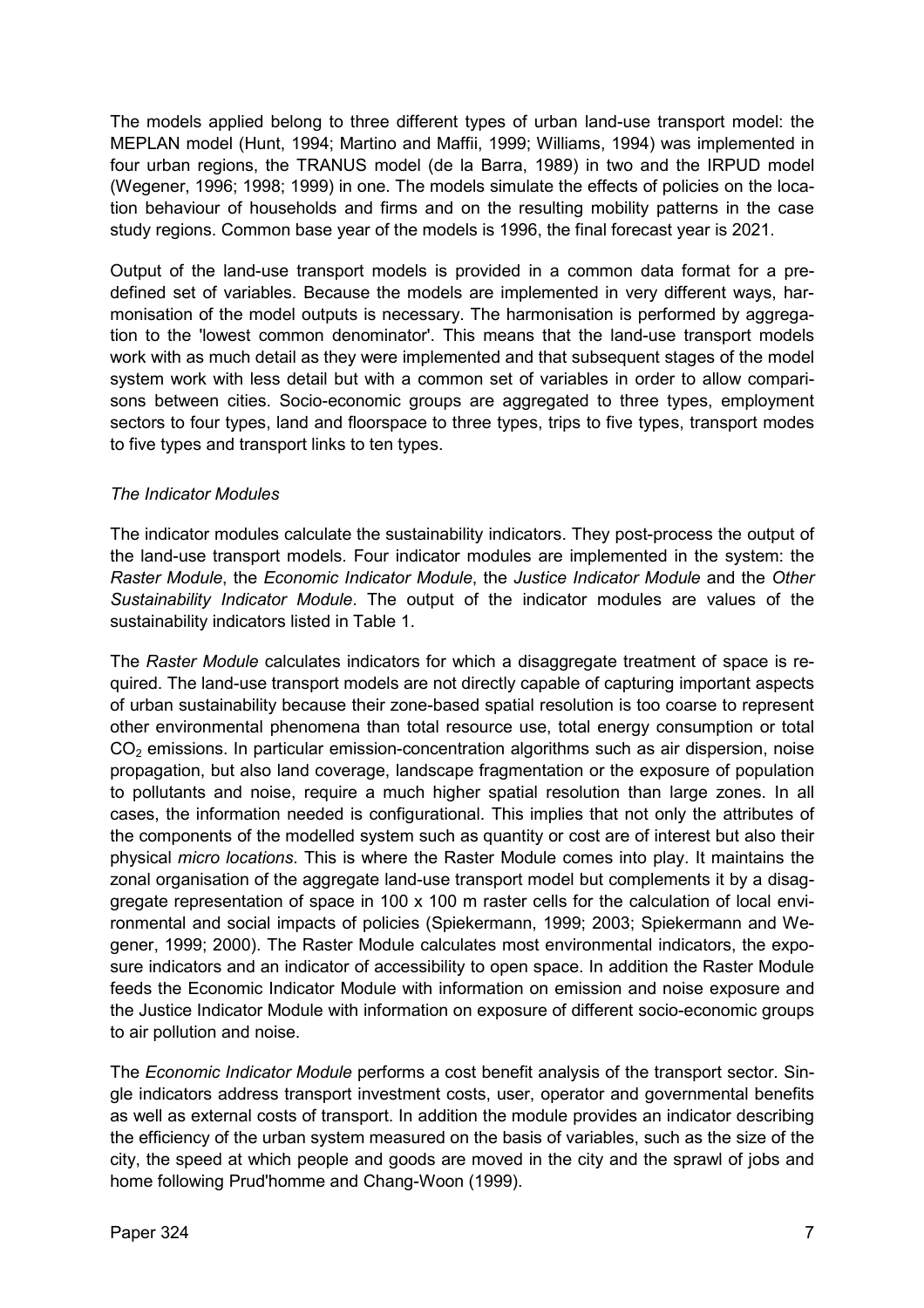The *Justice Indicator Module* addresses equity implications of the investigated policies. It translates the percent of people of different socio-economic groups who are exposed to air pollution and traffic noise into equity indicators. Four different theories of justice are incorporated in the module: the equal-shares principle, the utilitarian principle, the egalitarian principle and the Rawlsian difference principle.

The *Other Sustainability Indicator Module* calculates a small set of indicators which is not covered by the previous modules but may of general interest for understanding the behaviour of the urban system, such as zonal population and employment, modal shares and car-km travelled.

## *The Evaluation and Presentation Modules*

Finally, the indicators are evaluated by a multicriteria evaluation tool and are analysed and presented in a harmonised way for comparisons between policies and between cities.

The multicriteria evaluation tool *USE-IT* determines the sustainability of policies with respect to environmental, social and economic sustainability. It calculates the contribution of each indicator to sustainability and aggregates them to the sustainability themes and components defined in Table 1.

Value functions are used to transform the indicator values to a scale from zero to one by taking existing target values into account. Indicators are given weights for aggregation to indices. The weights are the outcome of an internal expert survey performed to determine a common set of weights for all case study cities. In addition, local value systems are explored to determine weights in the local contexts. Indices are formed as weighted averages of the evaluated indicators. Aggregation is performed separately for the environmental, social and economic components of sustainability. A single index aggregating the three components is not calculated to avoid double-counting, because some aspects are considered in more than one component, i.e. are treated from different viewpoints.

An Internet-based *Analysis and Presentation Tool* presents the results of the policy testing for all cities in a standardised format. The tool analyses and displays sustainability indicators and background variables for comparison between policies and between cities. The Internet tool is designed to be used by planners and policy makers in the case study regions to make it easier for them to understand the impacts of policy decisions and so aid them in the process of selecting the most appropriate policy measures.

# **4 Results for the Metropolitan Area of Dortmund**

The Dortmund case study region is the urban region of Dortmund consisting of the city of Dortmund and its 25 surrounding municipalities. The region is subdivided into 246 statistical areas or zones. However, as it was explained in Section 3, the spatial resolution of 246 zones is not sufficient for the simulation of environmental impacts, such as air quality and traffic noise. Therefore the zone-based and link-based results of the land-use transport model are disaggregated to raster cells by the *Raster Module* (see Section 3). Raster cells of 100 x 100 m size are used to model environmental impacts. In total, about 207,000 raster cells cover the study area.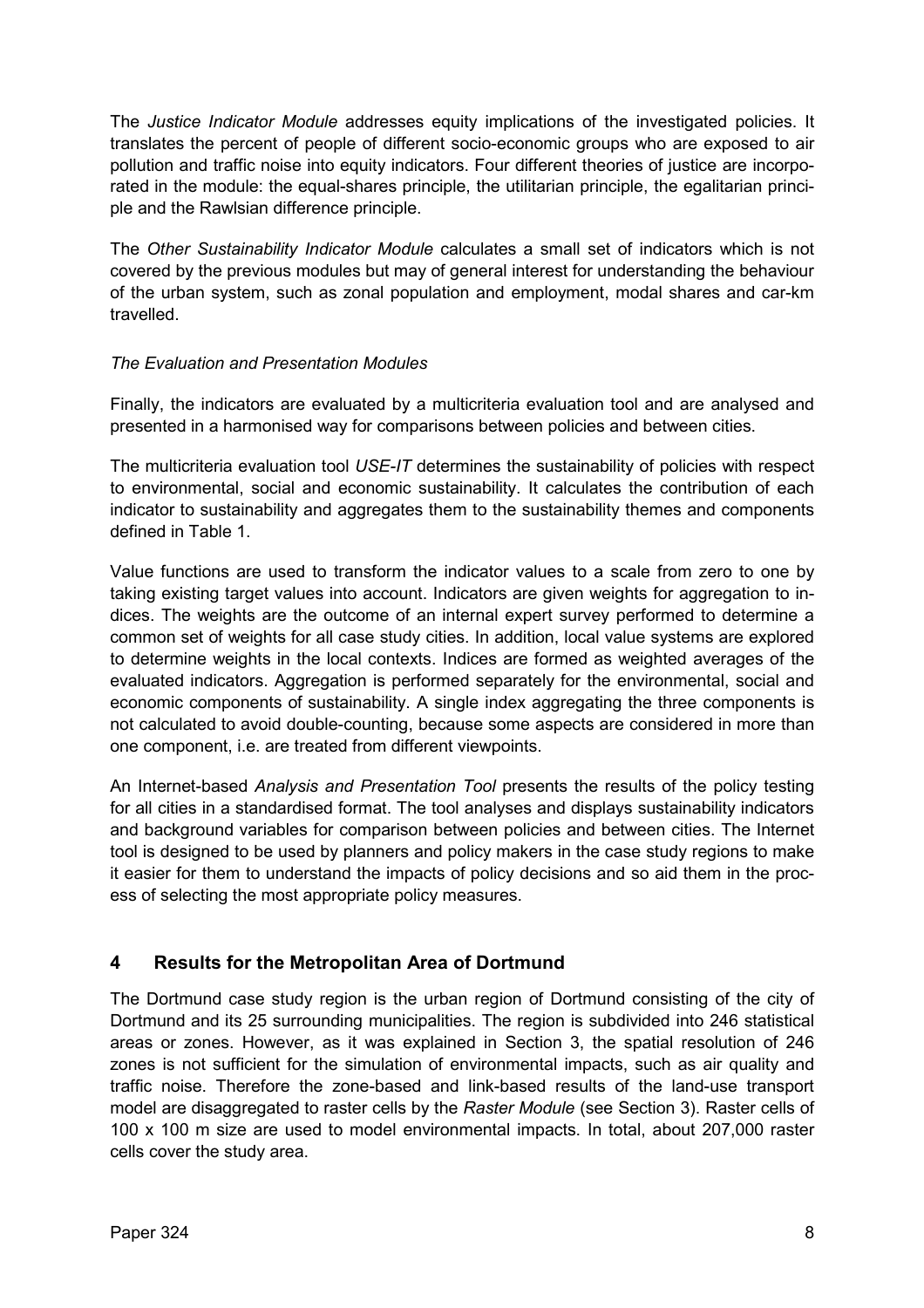# **4.1 The Dortmund Model**

The land-use transport model applied to Dortmund is the simulation model of intraregional location and mobility decisions in a metropolitan area developed at the Institute of Spatial Planning of the University of Dortmund (IRPUD) (Wegener, 1996; 1998; 1999). It receives its spatial dimension by the subdivision of the study area into zones connected with each other by transport networks containing the most important links of the public transport and road networks coded as an integrated, multimodal network including all past and future network changes. It receives its temporal dimension by the subdivision of time into periods of one or more years' duration.

The model predicts for each simulation period intraregional location decisions of industry, residential developers and households, the resulting migration and travel patterns, construction activity and land-use development and the impacts of public policies in the fields of industrial development, housing, public facilities and transport. Figure 2 is a schematic diagram of the major subsystems considered in the model and their interactions and of the most important policy instruments.



**Figure 2 The Dortmund model**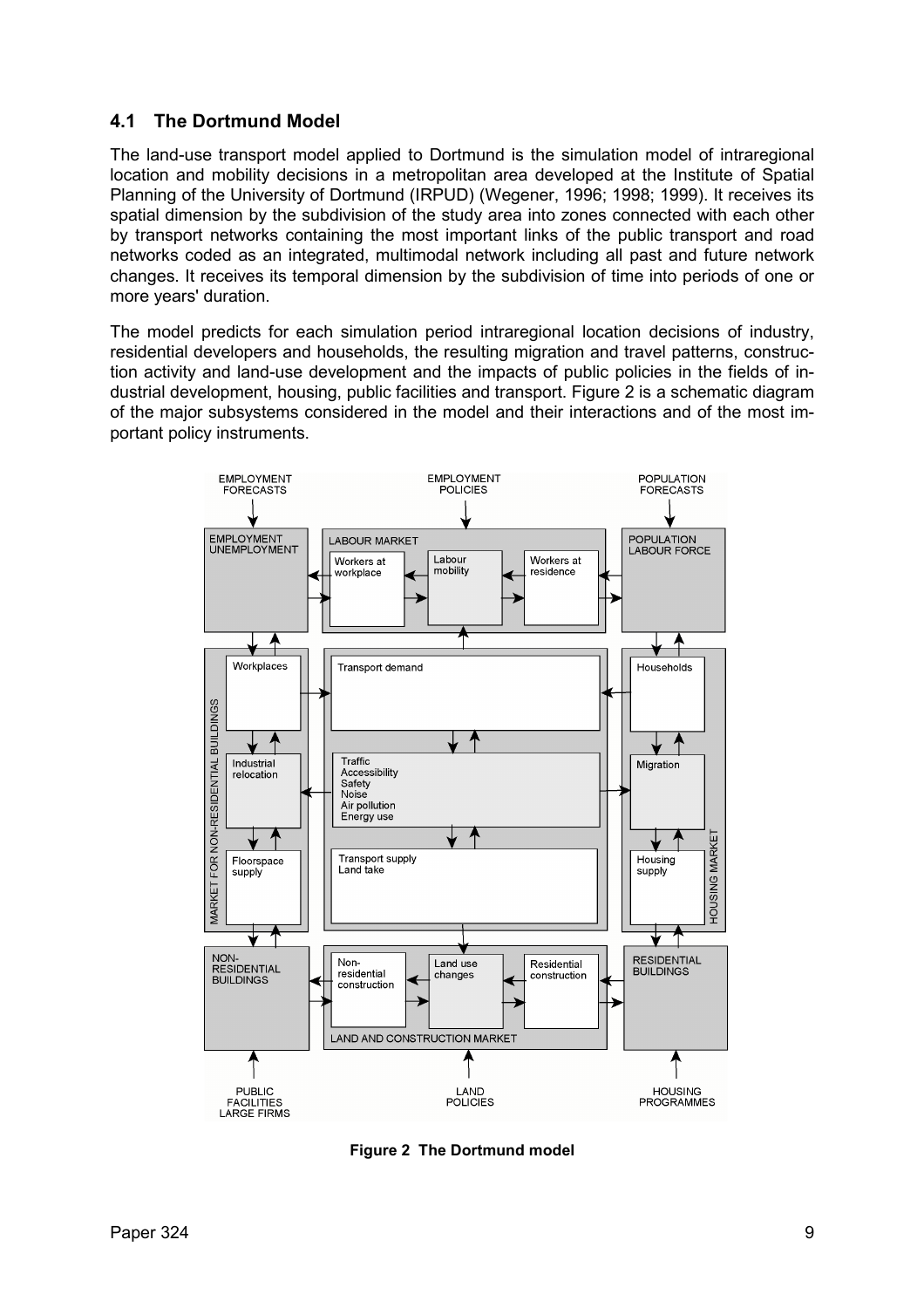The four square boxes in the corners of the diagram show the major stock variables of the model: population, employment, residential buildings (housing) and non-residential buildings (industrial and commercial workplaces and public facilities). The actors representing these stocks are individuals or households, workers, housing investors and firms.

These actors interact on five *submarkets* of urban development. The five submarkets treated in the model and the market transactions occurring on them are:

- labour market: new jobs and redundancies,
- the market for non-residential buildings: new firms and firm relocations,
- the housing market: immigration, outmigration, new households and moves,
- the land and construction market: changes of land use through new construction, modernisation or demolition.
- the transport market: trips.

For each submarket, the diagram shows supply and demand and the resulting market transactions. Choice in the submarkets is constrained by supply (jobs, vacant housing, vacant land, vacant industrial or commercial floorspace) and guided by attractiveness, which in general terms is an actor-specific aggregate of neighbourhood quality, accessibility and price. The large arrows in the diagram indicate exogenous inputs: these are either forecasts of regional employment and population subject to long-term economic and demographic trends or policies in the fields of industrial development, housing, public facilities and transport.

The software environment of the Dortmund model consists of, besides the model itself, supporting software modules: a *network scenario generator* module extracts regional transport networks from GIS coverages and pre-processes them for efficient use in the model; a *scenario manager* module assists the user interactively in composing input for the scenario simulations; a *monitor* module displays output indicators selected by the user during a simulation run, and a *compare* module analyses and displays indicators from one or more simulation runs in time-series diagrams, maps and 3D surfaces. Figure 3 shows as an example a typical screenshot of the network scenario generator (Talaat and Schwarze, 2003).



**Figure 3 The Dortmund model network scenario generator**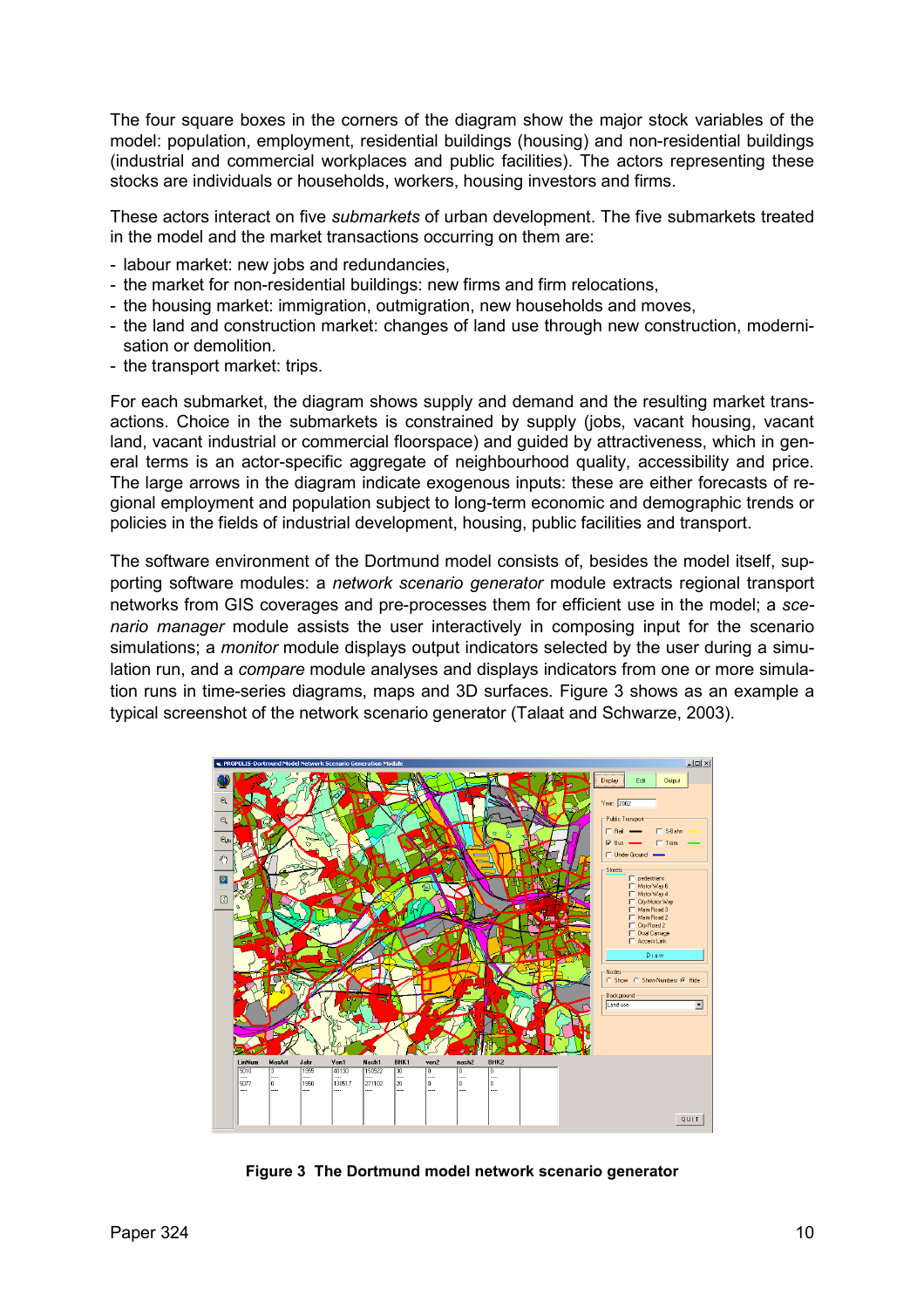# **4.2 Land-Use Transport Model Indicators**

Figures 4 and 5 show selected results of the 23 policy scenarios modelled in PROPOLIS. The policy scenarios include, besides local infrastructure improvement policies specific for each case study city, policies for car pricing, speed limits, public transport and land use as well as policy packages consisting of several land use and transport policies combined. All policy scenarios are compared with a reference or base scenario, in which no policy changes are assumed after the year 2001. All policies in the policy scenarios start after 2001, i.e. all policy scenarios are identical with the reference scenario until that year.

The two diagrams show trajectories for one system variable between the base year 1970 and the target year 2030. Each line in the diagrams corresponds to one policy scenario. The heavy line represents the development of the variable in the reference or base scenario 000. After the year 2000, the lines representing the policy scenarios diverge from the line of the reference scenario; the numbers attached to each line is the scenario number. The policies modelled in each policy scenario are listed in short form on the diagram.

Figure 4 shows the development of mean trip length. In the reference scenario mean trip lengths increase from under 10 to about 15 km between 1970 and 2030. This is the combined result of growing affluence, decentralisation of population through suburbanisation and only moderate increases of fuel prices, which have in effect made fuel less expensive in real terms during the forecasting period. The differences between the policy scenarios and the reference scenario are as expected. In scenario 421, in which travel by public transport is made less expensive, longer trips are made – something not always expected by proponents of subsidisation of public transport. All other scenarios result in shorter average trip lengths, which is in line with economic theory.



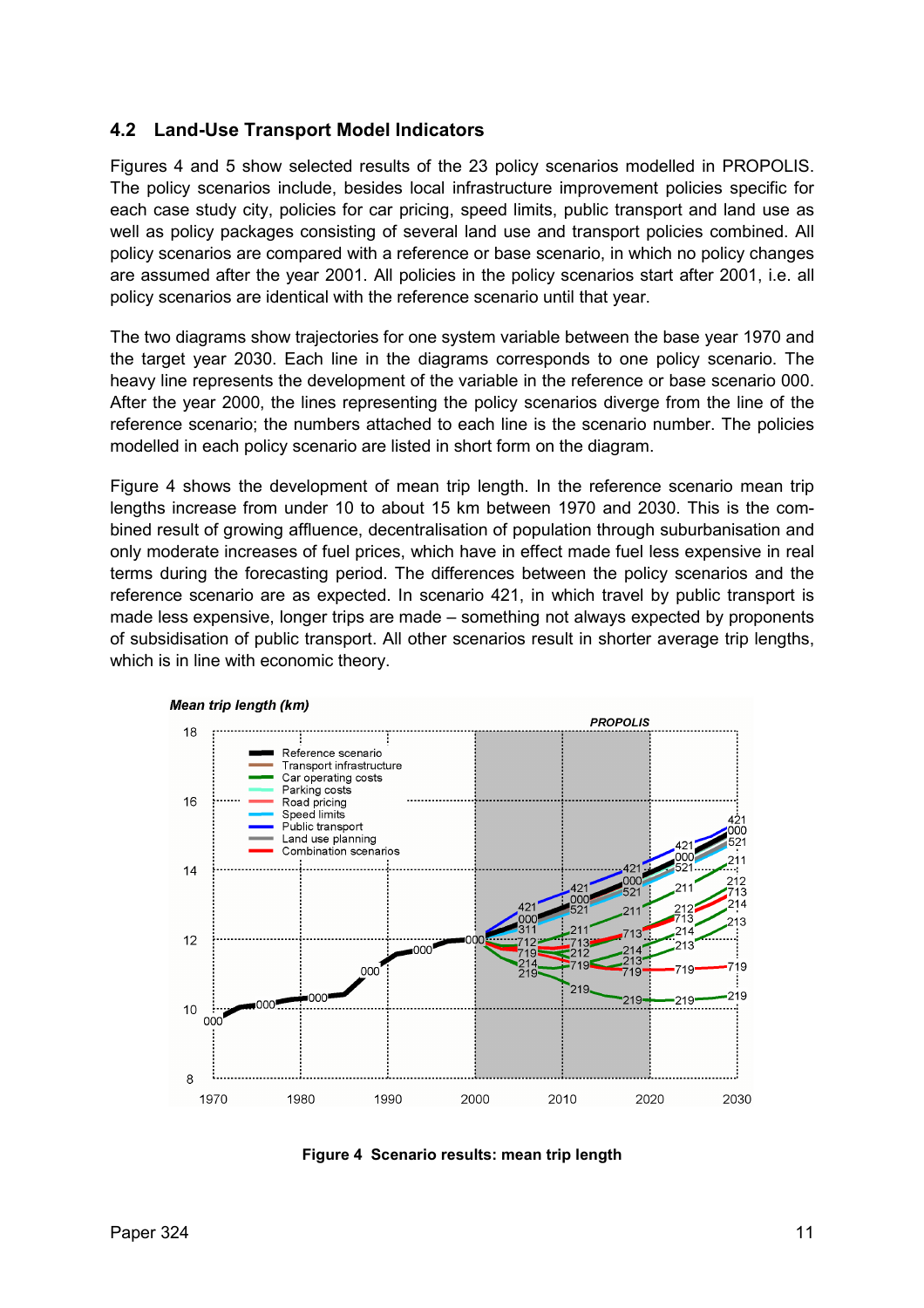A similar picture emerges if only car km are considered. Figure 5 shows that only car pricing policies have a significant effect on car distances travelled. All other policy types, including the land use policies, have only insignificant effects.



**Figure 5 Scenario results: car km per capita per day**

# **4.3 Sustainability Indicators**

The land-use transport models predict long term changes in the urban land use and transport system. The indicator modules (see Figure 1) use the output of the land-use transport models (zone data and link flows), disaggregate it to raster cells using GIS information and produce the sustainability indicators. If the land-use transport model results are translated into sustainability effects the same overall picture emerges.

Figures 6 and 7 show examples of raster-based output of environmental and social indicators in the Dortmund urban region for the year 2021 for the base scenario 000.

Figure 6 shows exposure to traffic noise. Link loads by vehicle type are used to calculate traffic noise emissions along links. A noise propagation model is used to calculate the dispersion of noise on both sides of the links. To take into account that buildings along the roadways act as noise barriers, assumptions about the reduction of noise propagation in areas of higher density are made. Exposure to noise of residences of population by socioeconomic group is calculated for raster cells.

Figure 7 is a raster-based representation of open space, i.e. all land that is neither built-up area nor a transport link. In the map the traffic noise corridors of Figure 6 are overlaid with the open space. Red raster cells are disturbed by traffic noise. It is assumed that only the remaining open space, which is not disturbed by traffic noise, is of value for recreation and can therefore serve as an indicator of the quality of open space in a zone.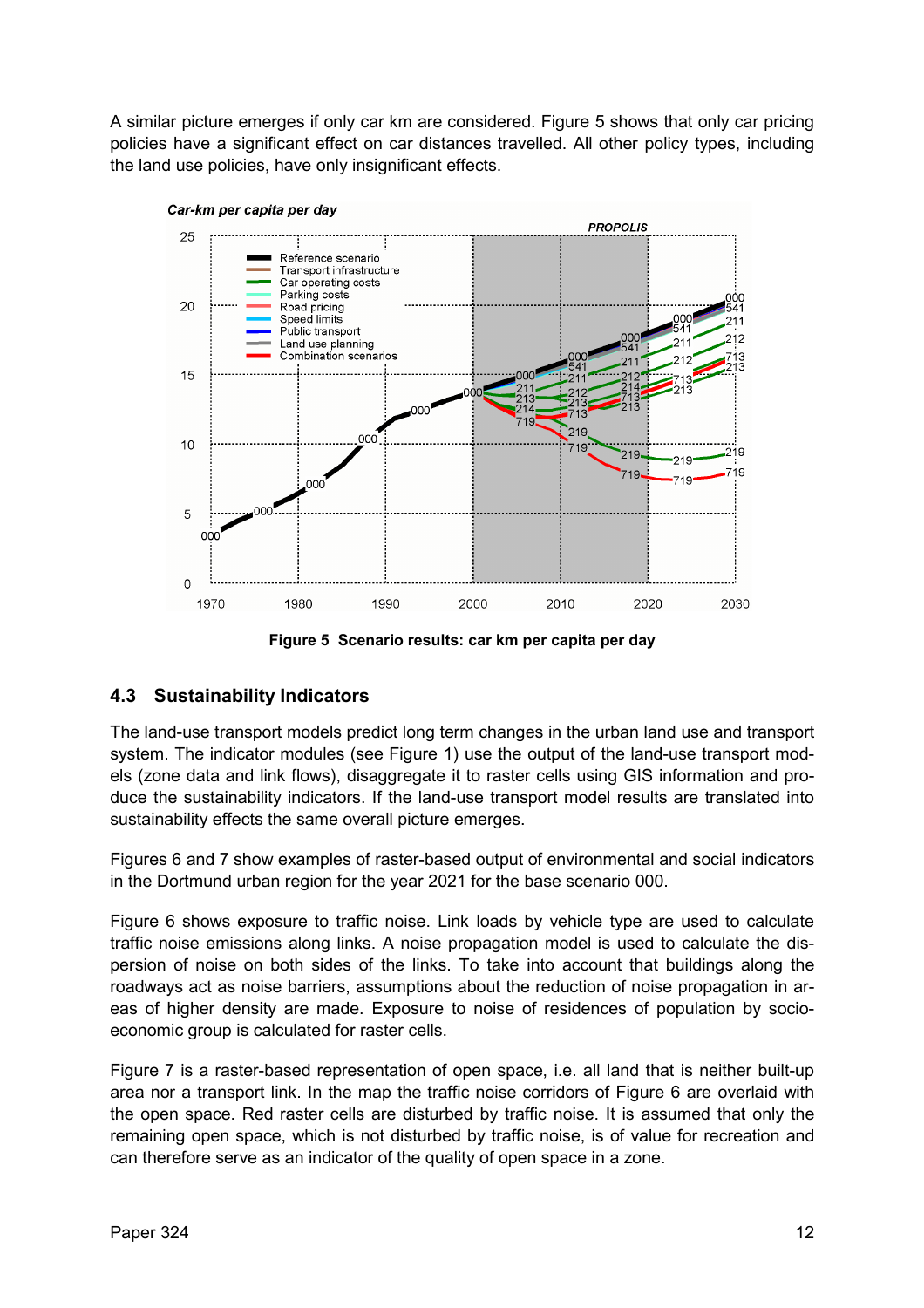

**Figure 6 Traffic noise in the Dortmund region**

![](_page_12_Figure_2.jpeg)

**Figure 7 Quality of open space in the Dortmund region**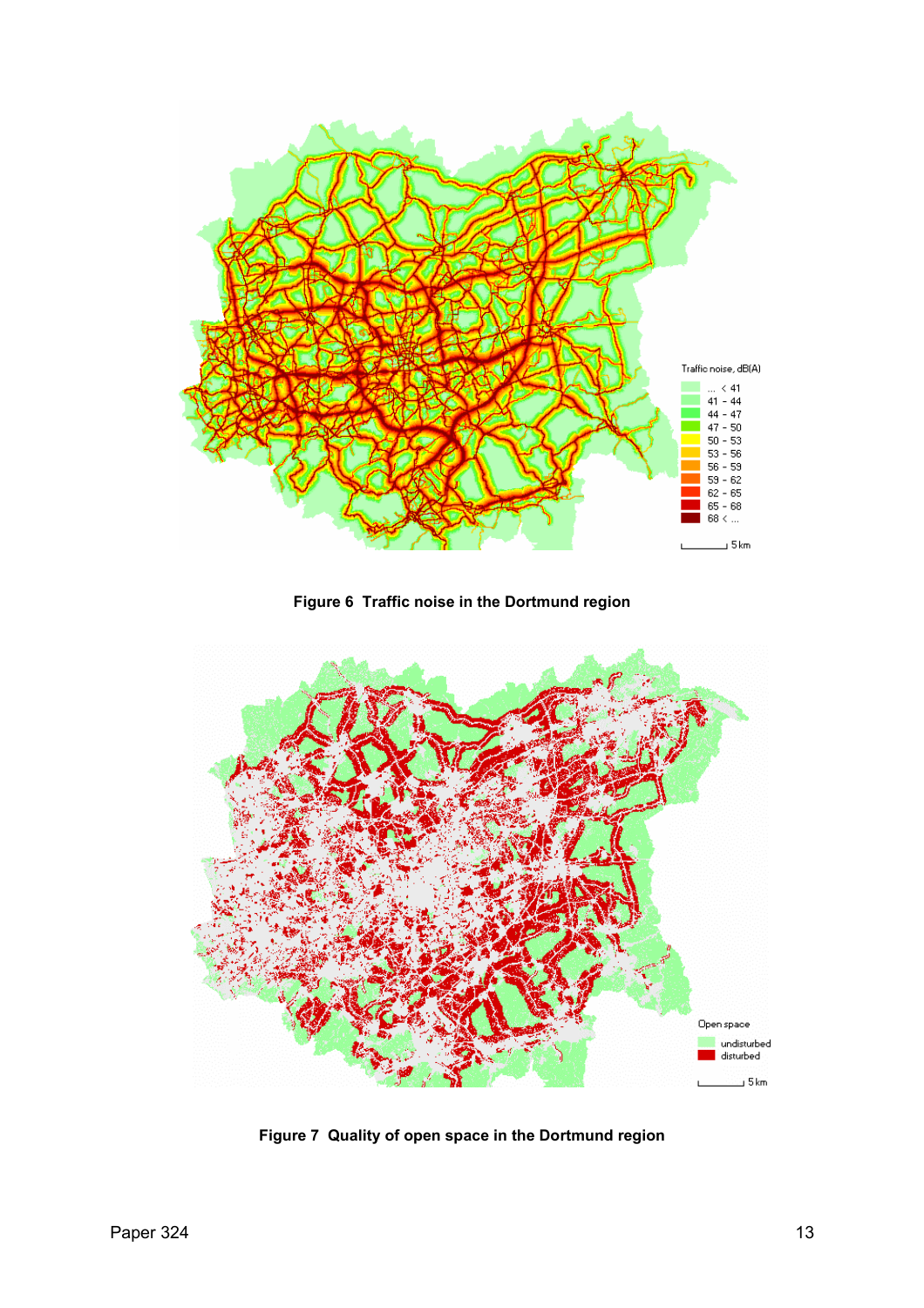The maps presented are used as means to understand the spatial distribution of effects of a certain policy. For the policy evaluation, the indicator numbers are used. Table 3 presents for selected sustainability indicators the outcome of the selected policies presented in the previous sections. Emission of air pollutants clearly go down in all scenarios because new emission standards for new vehicles replacing old ones are assumed already in the base scenario. Increases in car operating costs result in less people exposed to air pollution and traffic noise. The most significant effects are achieved by a strong increase in car operating costs as in scenario 219. The quality of open space declines in scenarios in which travel is made cheaper or faster and improves where travel is made more expensive. The best results are accomplished by *integrated* strategies combining several interacting policies, such as scenarios 713 and 719, which combine transport pricing, transport infrastructure and land use policies which support each other.

| Scenario |                                               |      | Quality of<br>open space | Exposure to<br>NO <sub>2</sub>                     | Exposure to<br>noise                  | Accessibility<br>to open<br>space |
|----------|-----------------------------------------------|------|--------------------------|----------------------------------------------------|---------------------------------------|-----------------------------------|
| Number   | Policy                                        | Year | Index<br>$2001 = 100$    | Percent of<br>population<br>above EU<br>guidelines | Percent of<br>population<br>disturbed | Index<br>$2001 = 100$             |
| 000      | Base scenario                                 | 2001 | 100.0                    | 20.5                                               | 39.5                                  | 100.0                             |
| 000      | Base scenario                                 | 2021 | 89.4                     | 12.3                                               | 37.6                                  | 88.7                              |
| 211      | Car operating costs<br>$+25%$                 | 2021 | 90.1                     | 12.0                                               | 37.4                                  | 88.7                              |
| 212      | Car operating costs<br>+50%                   | 2021 | 91.3                     | 11.7                                               | 37.1                                  | 88.6                              |
| 213      | Car operating costs<br>$+100%$                | 2021 | 92.4                     | 12.2                                               | 36.8                                  | 88.6                              |
| 214      | Car operating costs<br>+75%                   | 2021 | 92.1                     | 11.4                                               | 37.0                                  | 88.7                              |
| 219      | Car operating costs<br>+300%                  | 2021 | 99.3                     | 8.9                                                | 34.4                                  | 88.6                              |
| 321      | Maximum car speed<br>$-20%$                   | 2021 | 95.1                     | 13.0                                               | 35.6                                  | 88.5                              |
| 412      | Public transport travel<br>time $-5%$         | 2021 | 89.1                     | 12.2                                               | 37.7                                  | 88.7                              |
| 421      | Public transport fares<br>$-50%$              | 2021 | 89.8                     | 12.0                                               | 37.5                                  | 88.8                              |
| 713      | 214+412+421+develop-<br>ment at rail stations | 2021 | 96.2                     | 11.1                                               | 36.8                                  | 87.9                              |
| 719      | 219+412+421+urban<br>growth boundary          | 2021 | 109.1                    | 6.7                                                | 33.0                                  | 87.3                              |

#### **Table 3 Scenario results: selected sustainability indicators**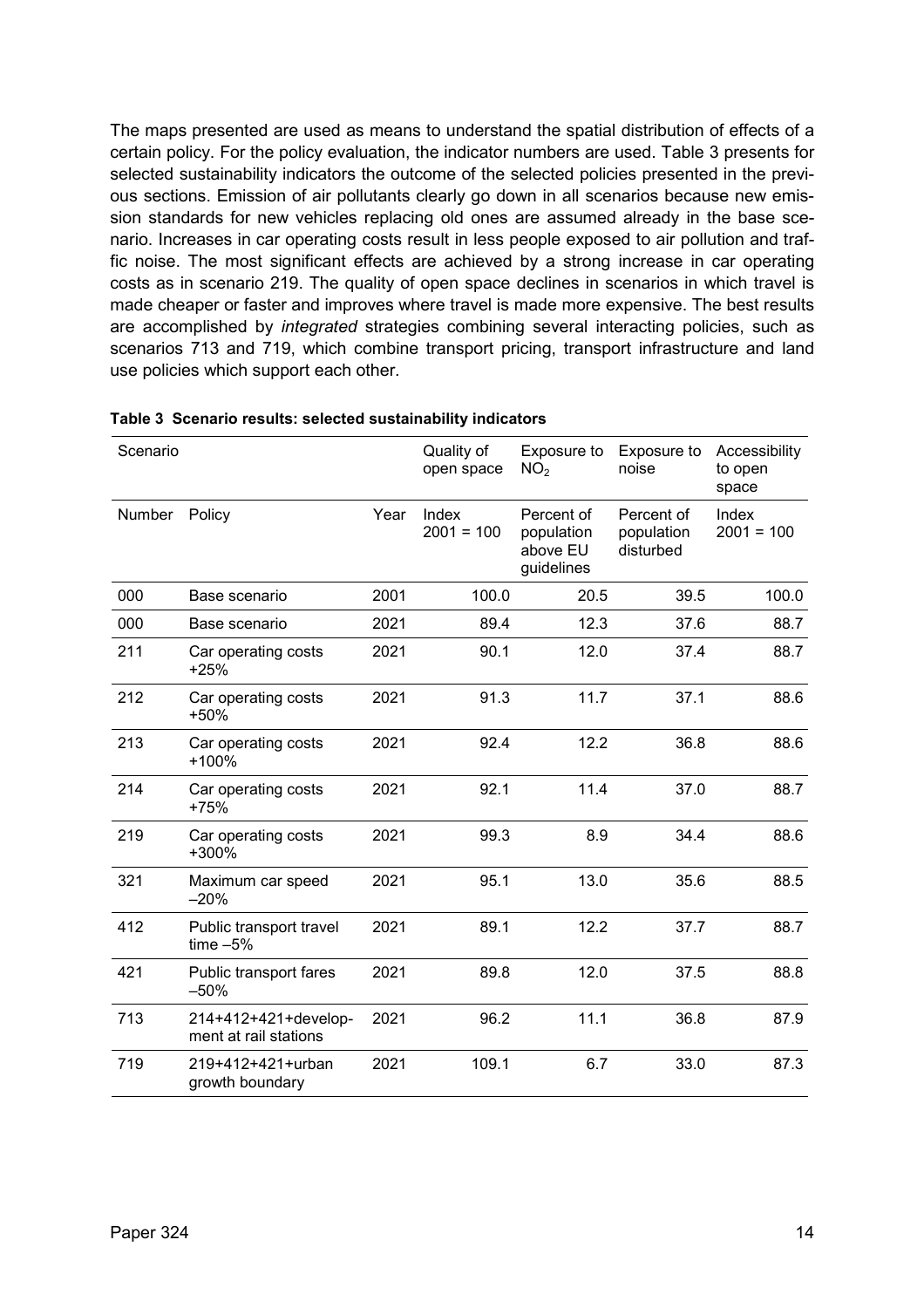## **5 Conclusions**

This paper presented a model system developed to simulate and evaluate the impacts of land use and transport policies on sustainability in seven European urban regions.

The PROPOLIS system of sustainability indicators differs from other sustainability indicator systems. Other systems are based on monitoring approaches in which the quantities in question are directly observed or measured, whereas in PROPOLIS the indicators are modelled, i.e. forecast. Another distinction is that the PROPOLIS indicators were chosen as near as possible at the tail-ends of causal chains. For example, vehicle kilometres or average travel times are not presented as indicators for sustainability but emissions or numbers of residents in the most polluted areas.

The land-use transport models implemented in PROPOLIS are integrated with geographic information systems. All model zones and network links have their direct correspondence in a GIS. Tools were developed to exchange information back and forth between the models and the GIS, such as tools for editing links and link attributes in the GIS and to load them into the models. In this way the land-use transport models follow the trend to link spatial models to georeferenced data (Fotheringham and Wegener, 2000). GIS integration is a precondition for linking land-use transport models with environmental impact modules.

The PROPOLIS model system is one of the first attempts to address the issue of urban sustainability in a comprehensive long-term forecasting framework. The model system moves from two-way land-use transport modelling towards three-way land-use transport environment modelling, even though the feedback from environment to land use and transport, i.e. the way by which changes in environmental quality affect location decisions of investors, firms and households and so indirectly also influence activity and mobility patterns, has so far been only poorly developed (Spiekermann and Wegener, 2003).

The results presented suggest that a clear increase of car operating might be the single best policy to support sustainability and might also suggest that other polices, such as regulatory policies or land use polices are not important. However, high-density, mixed-used settlement patterns are an essential precondition for less car-dependent cities. Integrated land use and transport policies combining land use policies and push and pull transport measures such as car pricing and improvements of public transport are therefore necessary ingredients of sustainability-oriented urban planning.

#### **ACKNOWLEDGEMENTS**

The authors are grateful to their colleagues of the PROPOLIS project at IRPUD (Dortmund), LT (Helsinki), ME&P (Cambridge), MECSA (Bilbao), STRATEC (Brussels), TRT (Milan) and UCL (London) for the permission to use material they have contributed to the project.

#### **REFERENCES**

Daly, H.E. (1991): **Steady State Economics**. Island Press, Washington.

de la Barra, T. (1989) **Integrated Land-Use and Transport Modelling***. Decision Chains and Hierarchies*. Cambridge University Press, Cambridge.